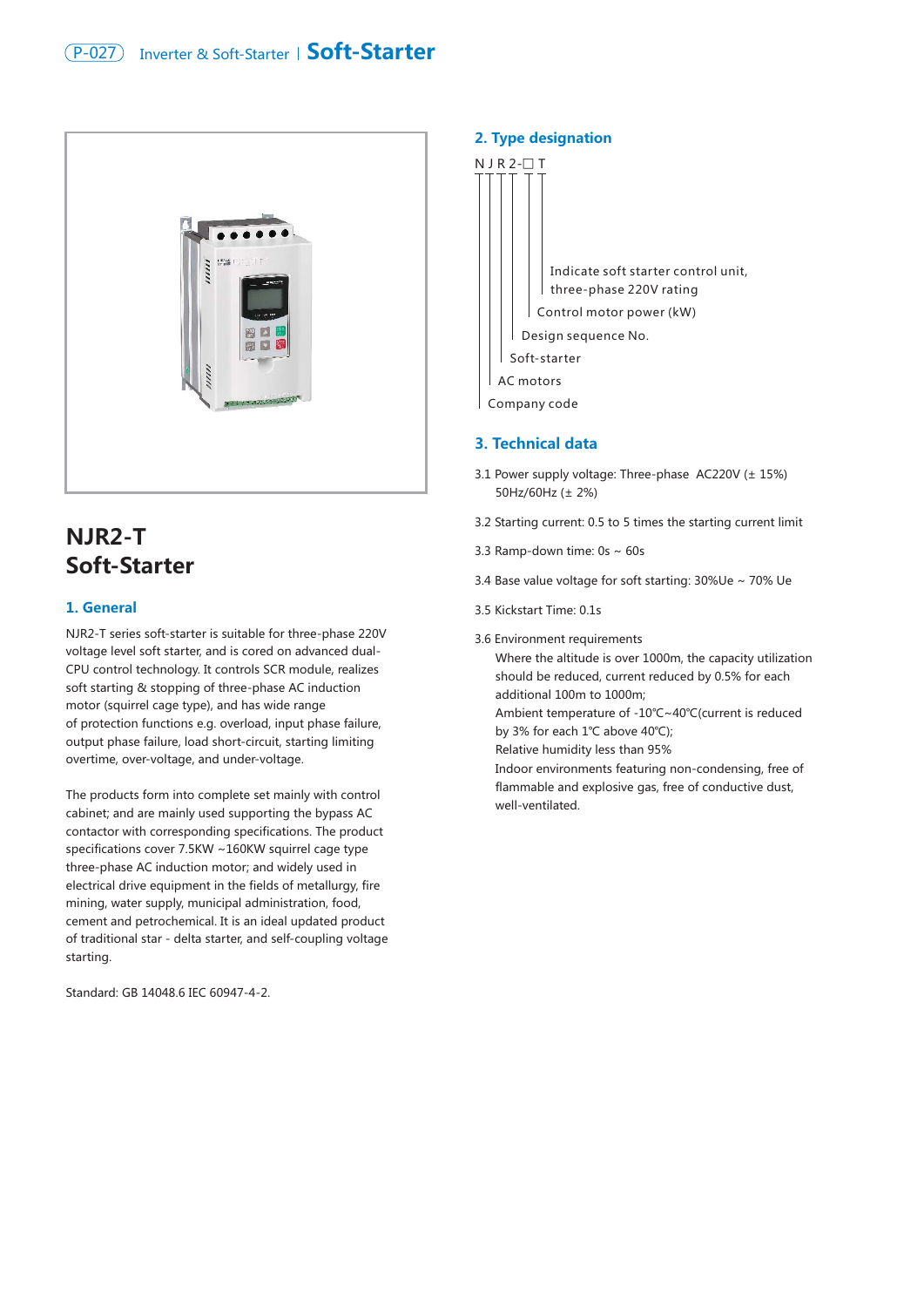## **4. Wiring diagram**



#### External terminal wiring instructions

| B              | <b>RS485 communication terminals</b>                                      | When RS485 communication is required,                                                                             |  |
|----------------|---------------------------------------------------------------------------|-------------------------------------------------------------------------------------------------------------------|--|
| Α              | RS485 communication terminals                                             | please contact the manufacturer.                                                                                  |  |
| <b>GND</b>     | Analog ground                                                             | As the reference ground for A0 output                                                                             |  |
| AO.            | $(0 \sim 20)$ mA current output                                           | GND as reference ground                                                                                           |  |
| A1             | Spare terminals                                                           |                                                                                                                   |  |
| 24V            | +24 V output                                                              | Reference ground of COM,<br>maximum output of 100mA                                                               |  |
| <b>COM</b>     | Common terminal                                                           | Reference ground of +24 V                                                                                         |  |
| X <sub>3</sub> | quick stop terminal                                                       | Connecting with COM when factory default, once disconnect,<br>output will be stopped with an "open circuit" fault |  |
| X <sub>2</sub> | Spare terminals                                                           |                                                                                                                   |  |
| X1             | Spare terminals                                                           |                                                                                                                   |  |
| <b>STOP</b>    | Stopping terminal                                                         | Can realize "two wire" and "three wire" control with COM                                                          |  |
| <b>RUN</b>     | Running terminal                                                          | Can realize "two wire" and "three wire" control with COM                                                          |  |
| K <sub>3</sub> | Fault relay output, normally open<br>Contact capacity (5A/250VAC)         | When there is a fault, the relay picks up<br>(0.2s pick-up time during power-up instant).                         |  |
| K <sub>2</sub> | Programmable relay outputs, normally open<br>Contact capacity (5A/250VAC) | The relay function can be defined programmatically,<br>when effective, the relay picks up.                        |  |
| K1             | Bypass relay output, normally open;<br>Contact capacity (5A/250VAC)       | Control bypass contactor.                                                                                         |  |

#### **5. Features**

5.1 Perfect Human Design:

- 5.1.1 The wide-body large LCD, the Chinese and English display, parameter setting, and equipment operation and control are made easier and simpler;
- 5.1.2 Advanced diverse soft starting mode can adapt to various types of starting demands of load devices; Voltage starting mode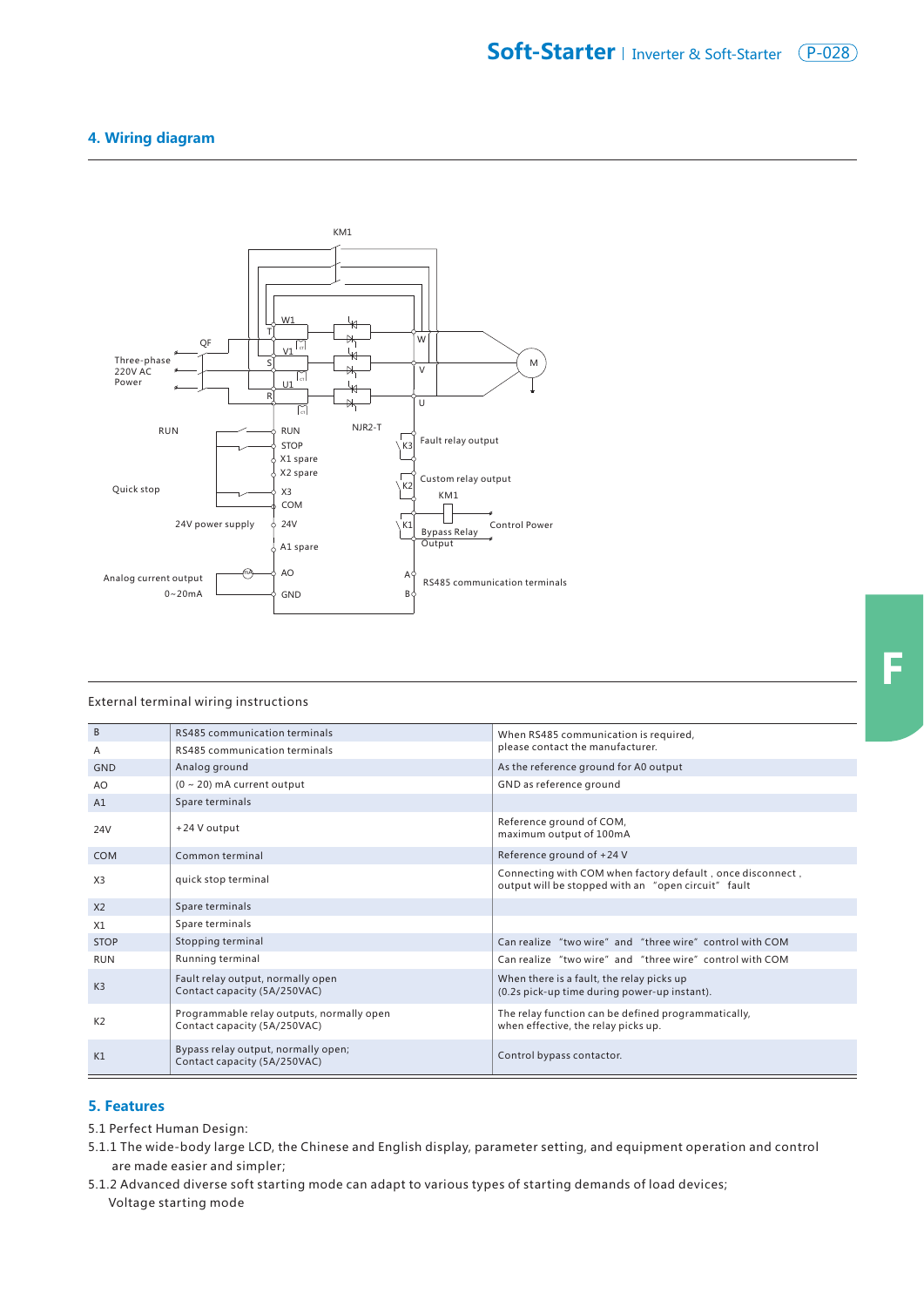Step voltage + current limiting starting mode Step voltage + voltage starting mode Current ramp starting mode Double-loop starting mode

- 5.1.3 Enable online display of the current operating voltage and current signals, and have fault name and memory function to facilitate commissioning and maintenance of equipment;
- 5.1.4 full aluminum radiator patented design, better cooling effect, and natural ventilation, saving installation space;
- 5.1.5 Unique soft start master-slave linkage function, conducive to the production process control of equipment;
- 5.1.6 RS485 communication function, easy to control and automation networking engineered (to be customized).
- 5.2 Reliable Quality Assurance
- 5.2.1 Intelligent dual-CPU optimized design, so that the system operation is more stable and reliable;
- 5.2.2 SMT chip production process, reducing the failure rate of the circuit board;
- 5.2.3 Excellent Electromagnetic Compatibility;
- 5.2.4 High temperature aging test and load test of the machine ensure high reliability of manufactured products.
- 5.3 Perfect and Reliable Protection
- 5.3.1 Soft starter under-voltage, overvoltage protection;
- 5.3.2 Soft starter overheating, starting timeout protection;
- 5.3.3 Starting over-current, operating overload, load short circuit protection;
- 5.3.4 Input phase failure, output phase failure, and phase imbalance protection.



5.4 Removable keyboard,easy to operate outside remote operation control.(see ①)



- 5.6 RS485 communication function (requiring extended RS485 communication module), facilitating networked control and automation engineered; providing three relay outputs: operation, ramp-top and failure for external linkage control. (See ③)
- 5.8 Unique master-slave linkage soft starting function, beneficial to production process control.



5.5 all-aluminum design patent (75kW and below) gives better heat dissipation, natural air cooling, and saves space (see ②)



5.7 Display of operating voltage and current; fault description code display and memory function (see ④)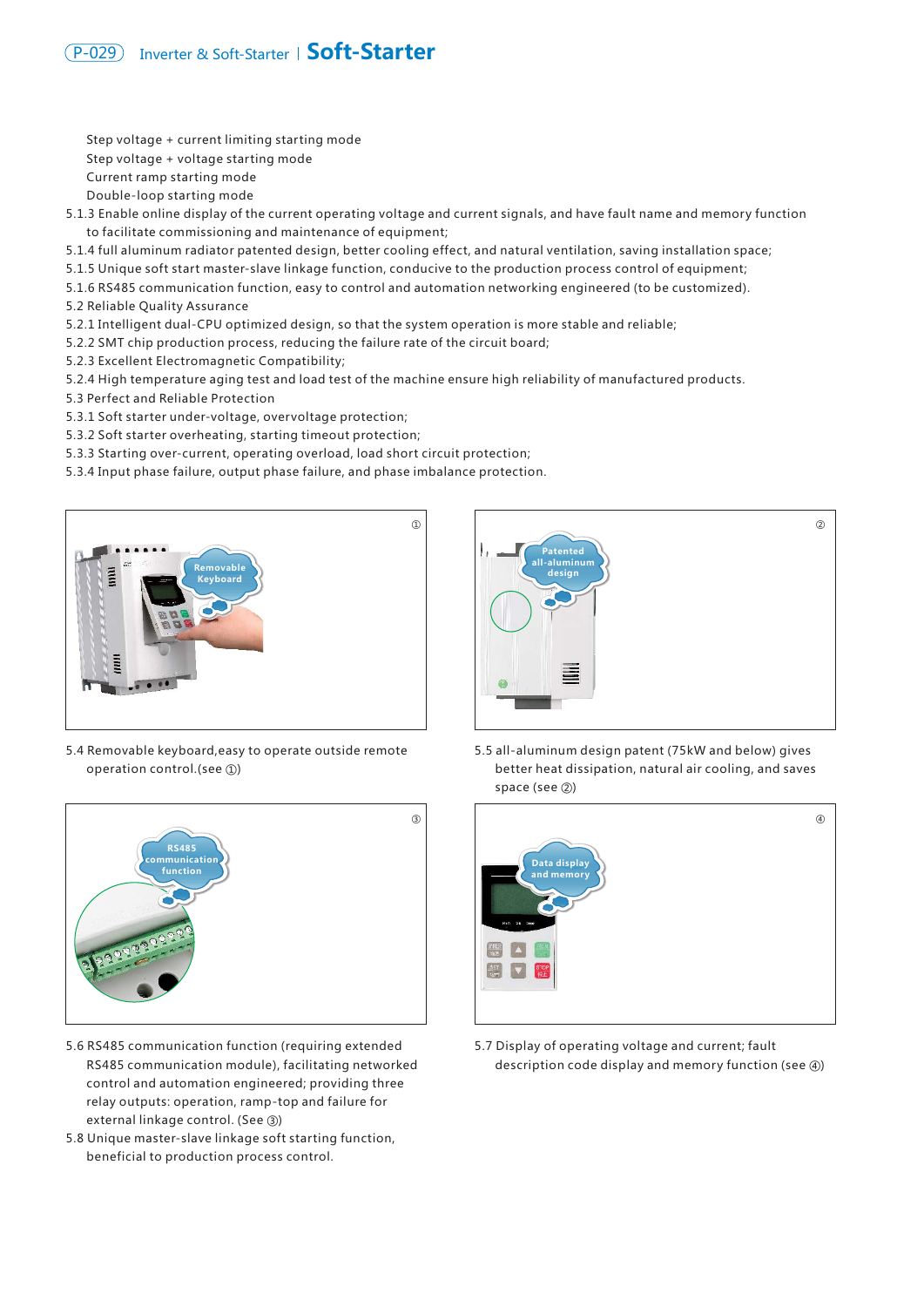## **6. Overall and mounting dimensions (mm)**

Display box



NJR2-7.5T~22T



NJR2-30T~37T



| Model           | Rated<br>Current<br>(A) | Power of<br>controlled<br>motor(kW) | Weight<br>(kq) |
|-----------------|-------------------------|-------------------------------------|----------------|
| NJR2-30T        | 120                     | 30                                  | 8              |
| <b>NJR2-37T</b> | 148                     | 37                                  |                |